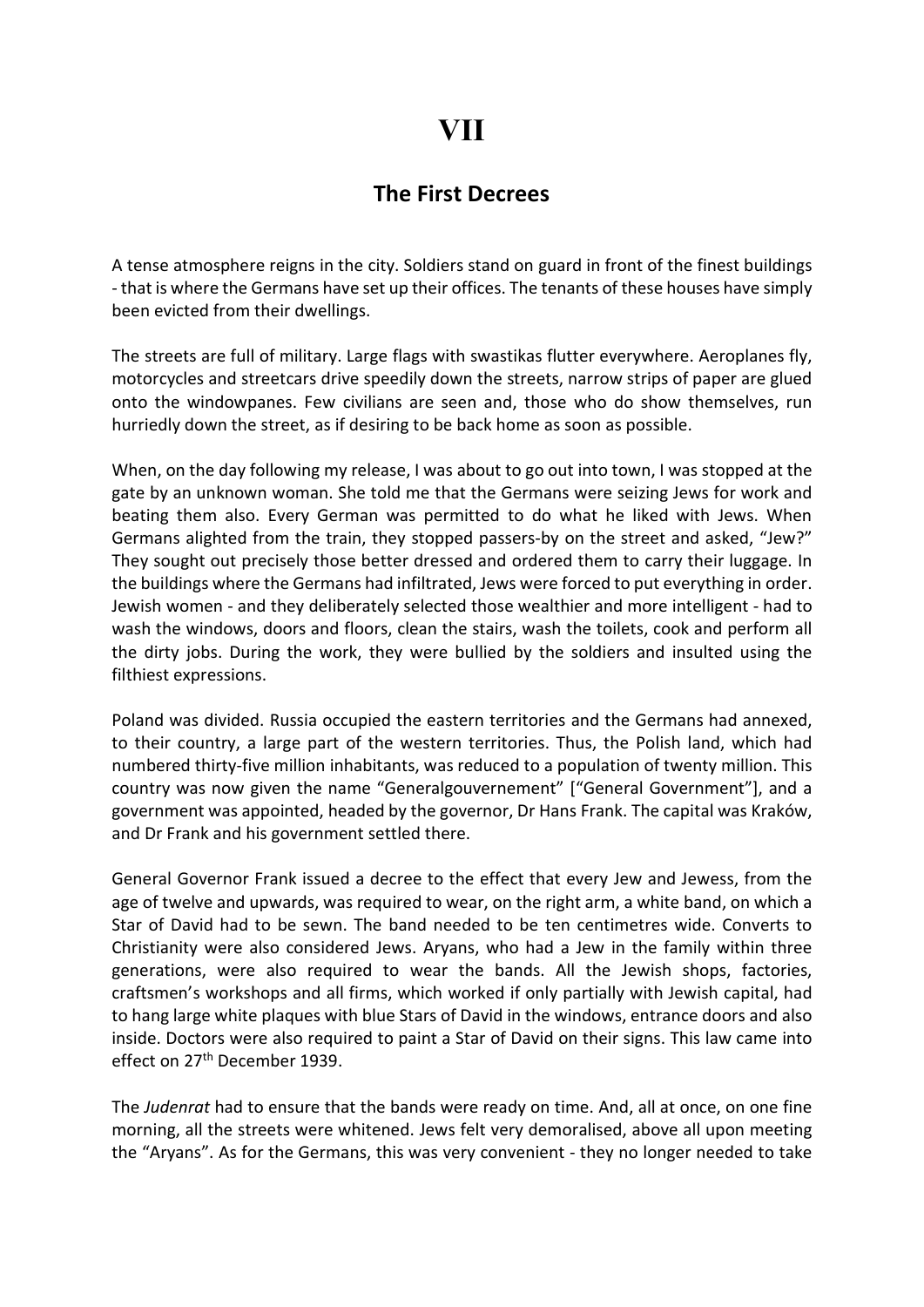the trouble of asking the passers-by "Jew?", but seized a person, with a white band, for work and treated him like a slave.

Jews were punished for not wearing the band. The first time, the Jew had to go either to the police or to jail. There, they reminded him of his childhood years - his trousers were lowered and he was given twenty lashes with a whip and, after promising that he would never again forget the band, he was released. A few weeks later, the penalty became harsher - six months in prison. And, even later, if they came upon a Jew without a band, he could be shot on the spot.

That same month, the General Governor issued another decree - that no Jew was allowed to leave his place of residence and was forbidden from travelling on the train without a special permit from the authorities. Jews stopped coming from other cities.

Produce and goods became ever dearer, as the Jewish businesses had to send Aryans to carry out their business matters. Some of them stole the money along with the merchandise.

The local authorities also issued anti-Jewish laws. While the non-Jewish populace was permitted to move about in the city from five in the morning to eleven at night, Jews could only be in the street from six [in the morning] until eight in the evening. A few minutes later, vehicles appeared in the Jewish streets with gendarmes, who captured Jews who were "running late". They also burst into the courtyards where Jews were living and, if they did not find any Jews, they dragged people out from their dwellings and filled up the vehicles, to show their superiors that they were working diligently.

The Jews were taken over to the police station, where each had to pay a fine of 100 złoty and 20 złoty for the trip in the streetcar, in addition to which they had to sit all night in a cellar. Those, who had no money, were forced to sit until someone came and bailed them out.

The city's German commandants gave the power over to a civilian city administration. The police general, Dr Richard Wendler, was appointed Stadthauptmann [City Captain].

The Stadthauptmann handed authority over all the Jews in our city to the Judenrat. His first demand from the Jews was a "contribution" of 400,000 złoty.

The Judenrat, forced to carry out this order, sent out requests to the wealthier Jews to put a certain sum into its coffers and, when the funds raised were insufficient, they demanded more money, until the "contribution" was paid.

The Judenrat became a power that could do with the property of every Jew as it saw fit, and with the person himself as well - just like with his furniture, linen and dwelling - sending him to work wherever the German authorities indicated. The Judenrat grew into a large administrative apparatus with various departments. Lawyers, doctors, intellectuals, halfintellectuals and just common Jews made efforts to be given [even] an unsalaried position in the Judenrat, because a Judenrat official was safer on the street, while they were capturing people for work. This Jewish authoritative body was set up by Hitler's regime in the whole of the Generalgouvernement, in all cities and shtetls, so that the Germans could receive, into